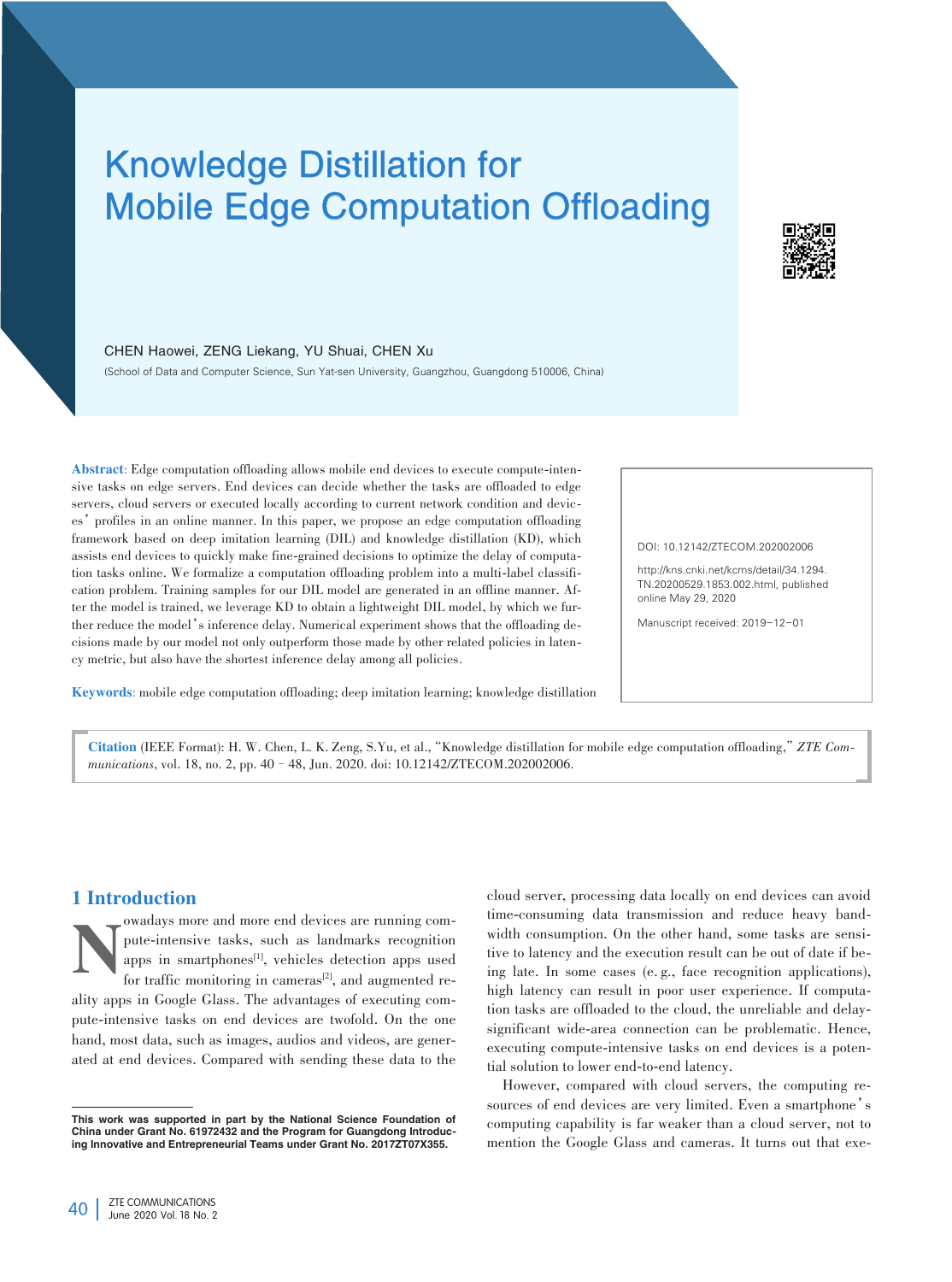cuting compute-intensive tasks on end devices may result in high computation latency. In addition, end devices often have energy consumption restrictions; for example, most smartphone users do not want a single app to consume too much power. Thus, it is unwise to execute tasks on end devices indiscriminately.

Recently, edge computing has emerged as a new paradigm different from local execution and cloud computing, and has attracted more and more attention. The European Telecommunications Standards Institute provided a concept of multi-access edge computing  $(MEC)^{3}$ . In the MEC architecture, distributed edge servers are located at the network edge to provide computing capabilities and IT services with high bandwidth and real-time processing. Edge servers become the third offloading location of compute-intensive tasks in addition to end devices and cloud. However, due to edge servers' restricted computing capability, they cannot completely take place of cloud servers. Many factors, including available computation and communication resources, should be taken into consideration when making offloading decisions. To tackle this challenge, in this paper, we design a computation offloading frame work which jointly considers computation and communication and dynamically makes optimal offloading decisions to minimize the end-to-end execution latency.

Recent advances in deciding offloading strategies focus on learning-based methods. YU et al.<sup>[4]</sup> propose to "imitate" the optimal decisions of traditional methods by deep imitation learning (DIL), where  $DIL^{[5]}$  uses instances generated from human's behaviors to learn the decision strategies in specific environments. DIL enjoys two advantages compared with traditional methods<sup>[6]</sup> and deep reinforcement learning methods<sup>[7]</sup>. First, inference delay of DIL is much shorter than that of traditional methods especially when the amount of input data is large (as shown in our experiment in Section 5). Second, DIL has higher accuracy in imitating optimal offloading decisions compared with approaches based on deep-reinforcement-learning (DRL).

However, the DIL model is built upon deep neural network (DNN), which is compute-intensive and typically requires high inference latency. On this issue, model compression<sup>[8]</sup> is proposed, and knowledge distillation (KD) is one of the solutions[9] . The idea behind KD is similar to transfer learning. KD not only effectively reduces the size of the neural network and improves the inference efficiency, but also improves the accuracy in the case where training samples are insufficient and unbalanced, which may appear in DIL training phase. Hence, we believe that applying KD can benefit the deployment of DIL model.

In this article, we leverage the emerging edge computing paradigm and propose a framework based on DIL and KD, which jointly considers available computation and communication re⁃ sources and makes fine-grained offloading decisions for end devices. The objective of the proposed framework is to minimize the end-to-end latency of compute-intensive tasks on end devices. We use offloading decision instances to train our DIL model offline and compress the model to a lightweight one by KD online for quickly making near-optimal offloading decisions.

The rest of this article is organized as follows. We briefly review related works in Section 2. We explain how to build a DIL model and use it in computation offloading decisions in Section 3. Then we describe how to use KD to further optimize the performance of the DIL model in Section 4. Numerical experiment results are shown in Section 5. At last we discuss some future directions and conclude in Section 6.

# 2 Related Work

### 2.1 Computation Offloading Strategies

To achieve lower latency or energy, mobile end devices usually choose to offload tasks to the cloud or edge servers. However, due to the complexity of network conditions in practice, for different devices at different times, the optimal computation offloading decisions are different. It is difficult to find this optimal decision in real time. Traditional computation offloading strategies are mostly based on mathematical modeling. Researchers in Ref. [6] study the computation offloading problem in multi-user MEC environment. They firstly prove that finding the best offloading strategies in multi-channel and multiuser condition is NP-hard. Then they model this problem as an offloading game and design a distributed approach to reach the Nash equilibrium. The authors in Ref. [10] study offloading video objects detection tasks to cloud server. In Ref. [10], a big YOLO model is deployed in cloud while a lite YOLO model is deployed at end devices. Many factors such as bit rate, resolution and bandwidth are considered and the offloading problem is formulated into a multi-label classification problem. A near-optimal solution is found by an iteration approach and it successfully achieves higher accuracy in video objects detection. The main disadvantage of mathematical modeling methods is that they are so complicated that they may cause non-negligible inference delays and are difficult to be deployed in MEC network.

One of the typical compute-intensive tasks is DNN inference, on which many researchers study specialized computation offloading strategies. KANG et al.<sup>[11]</sup> propose Neurosurgeon framework for DNN offloading. Neurosurgeon divides DNN into two parts. One part runs at end devices and the other runs at the cloud. This method reduces the calculation at end devices, and tries to find a balanced point between computation and transmission. Neurosurgeon evaluates the latency of each DNN layer by regression models offline, and uses these models to calculate the best divided point online tailored to end devices' performance and bandwidth.

Recently, some researchers introduce DRL to find computation offloading strategies. In this case, the latency or energy consumption serves as agents' reward. The authors in Ref. [7]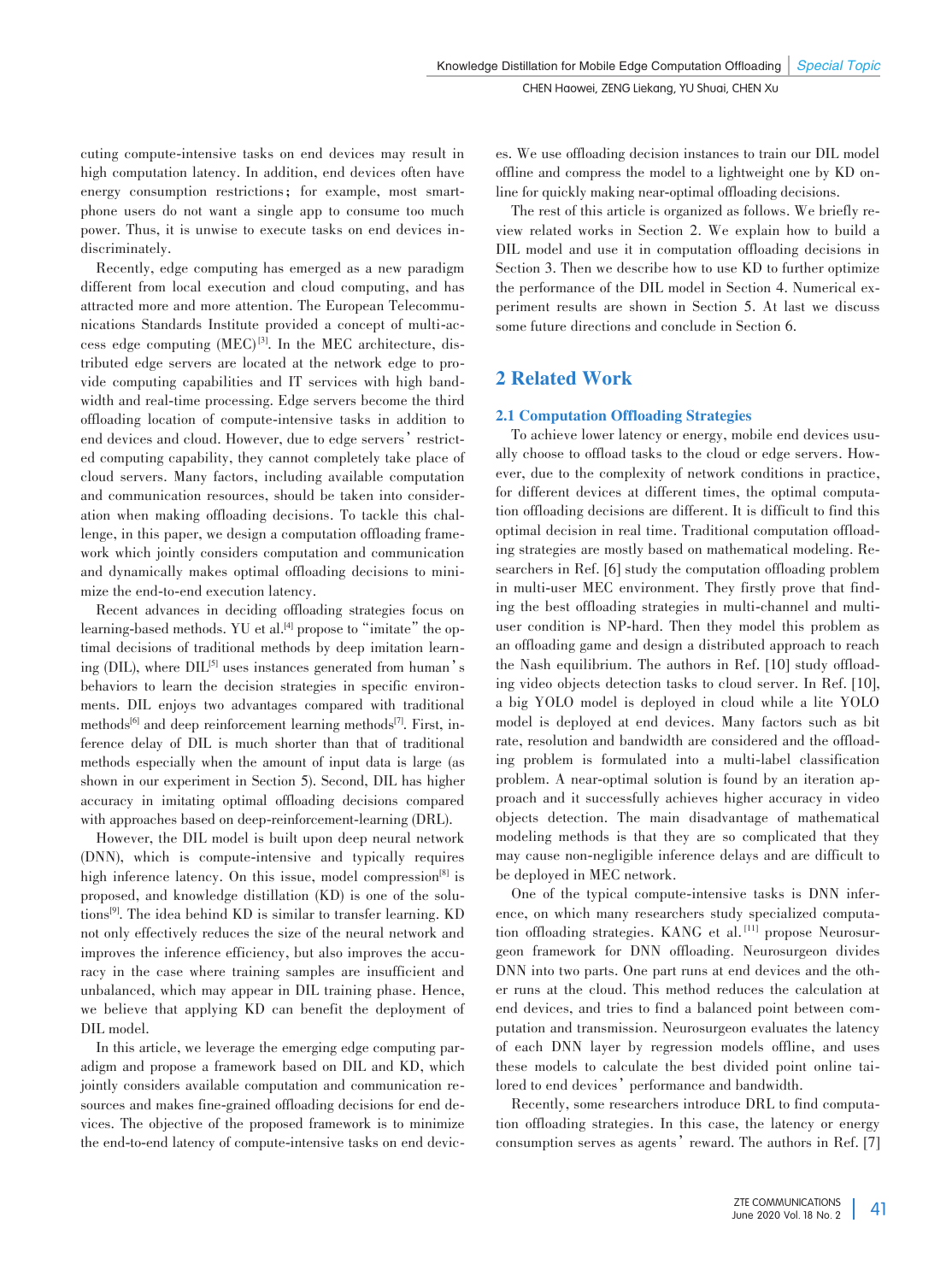consider a condition of vehicular networks based on software defined network and jointly optimize networking, caching, and computer resource by a double-dueling Deep-Q-Network. The main drawback of DRL-based approaches in computation offloading is that the offline training and online inference takes many overheads. To tackle this challenge, we propose to utilize DIL for computation offloading, the training cost and inference latency of which are significantly lower than those of DRL.

### 2.2 Deep Imitation Learning and Knowledge Distillation

DIL refers to training agents to imitate human's behaviors by a number of demos. Compared with DRL, training and inference time of DIL is much shorter. The authors in Ref. [4] build an edge computation offloading framework based on DIL. However, since DIL is based on DNN, if the size of DNN grows too large, it may still result in high inference delay. On this issue, we use Knowledge Distillation to compress the DIL model.

KD is firstly proposed in Ref. [9], where the authors show that small DNNs can achieve approximately high accuracy as large DNNs with relatively less inference latency. This motivates us to compress the models to reduce inference delay with tiny accuracy loss. In KD, a large DNN is trained on a large training set and a lite DNN is trained on a small training set whose labels are the output of large DNN after "softened".

In our work, we compress our DIL model through KD to further reduce the inference delay, and improve the model's performance when training samples are missing and unbalanced.

# 3 Edge Computation Offloading by Deep Imitation Learning

### 3.1 System Model

We study the problem of making fine-grained offloading decisions for a single end device user. A compute-intensive task *A* on end device needs to be executed. We firstly split task *A* into some subtasks, following Ref. [12]. Each subtask can be denoted by a tuple  $a_t = (t, \varepsilon_t, d_t, d_{t+1})$ . Task *A* can be seen as a set of all subtasks  $a_t$ . And  $\varepsilon_t$  represents the computation complexity of the *t*-th subtask (usually in central processing unit (CPU) cycles). All of the computation complexity forms a set  $E =$  $\{ \varepsilon_t | t \in [0, |A|) \}$ . The  $d_t$  denotes the size of input data of the *t*-th subtask (usually in bytes). When  $t=0$ ,  $d_0$  represents the size of input data of task A.  $d_{t+1}$  denotes the size of output data of the *t*th subtask, and is also the input data size of the  $(t+1)$ -th subtask. When  $t=|A|$ ,  $d_{\mu}$  represents output size data of task A. Sizes of all data flow jointly form the set  $D = \{ d_t | t \in [0, |A| + 1) \}$ .

As shown in Fig. 1, during the runtime of the mobile end device, a wireless connection with an edge server is established, and the edge server maintains a connection with the cloud server through the Internet. When a computation task in the end device needs to be executed, it will be divided into some subtasks. Each subtask can choose to be executed locally on end device or sent to the edge server. When the edge server receives a requirement of execution of a subtask, it can decide whether to execute it locally on edge server or further send it to cloud server. Execution of a subtask leads to compu-



▲Figure 1. Subtasks are offloaded to end device, edge server and cloud server respectively.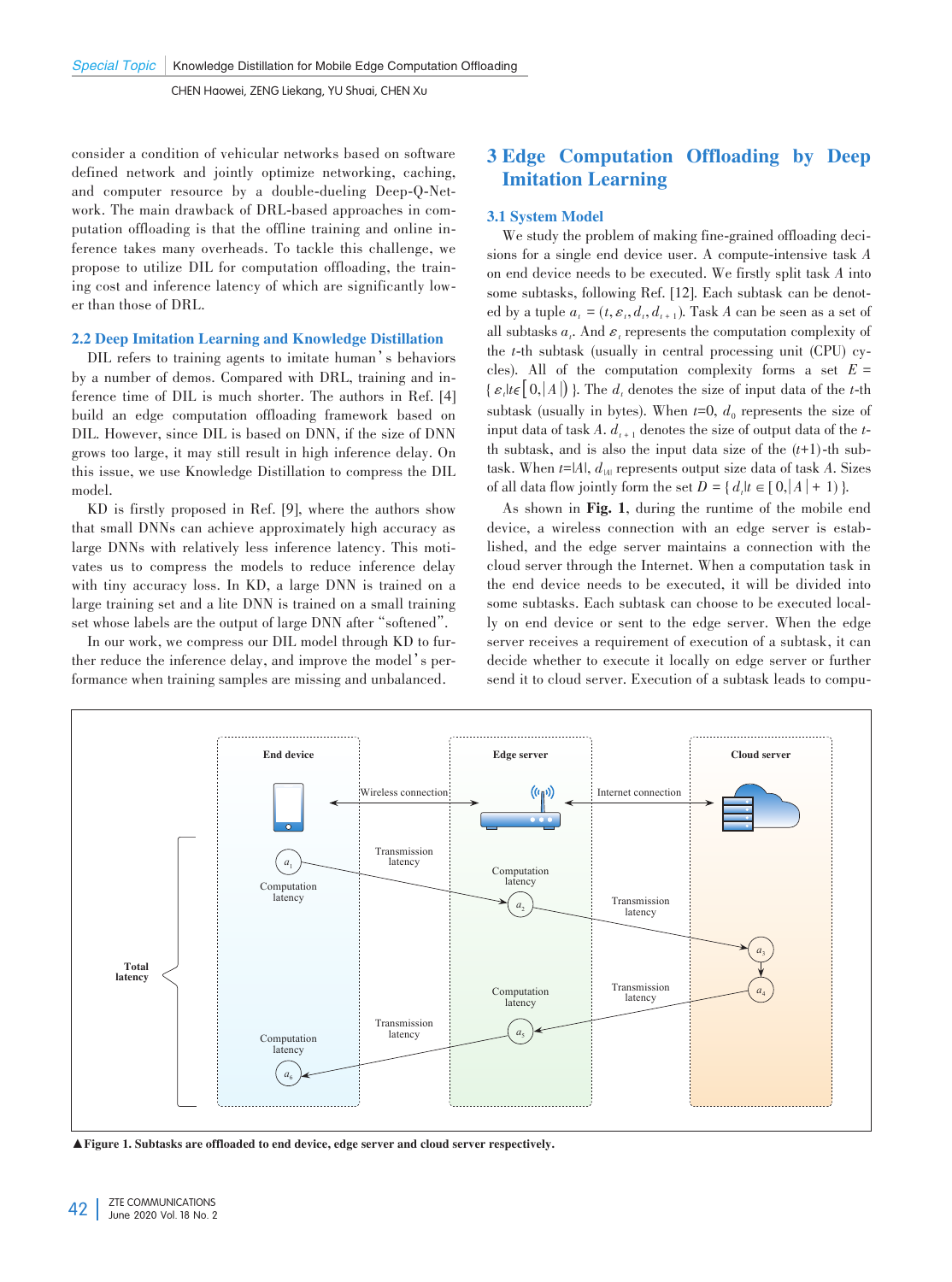tation latency, which depends on the profile of end device and edge server and the computation complexity of subtasks *E*. If two adjacent subtasks are offloaded to different locations, transmission latency will also occur, which mainly depends on the bandwidth between end device, edge server and cloud server and transmission data size *D*. In this paper, due to the strong computing capability of the cloud server, cloud computation latency is far less than the transmission latency. Hence, when the subtask is offloaded to cloud server, the computation latency can be ignored and only the transmission latency is concerned.

### 3.2 Problem Formulation

When a computation task needs to be executed, end devices split it into some subtasks and evaluate computation com⁃ plexity *E* and transmission data sizes *D* of all subtasks. We can leverage the method introduced in Ref. [12] to evaluate *E* and *D*. Then all subtasks, *E*, *D* and the computing capability of the end device (denoted by  $p_1$ ) are sent to edge server;  $p_1$ can be measured in CPU frequency (in Hz). The edge server measures the bandwidth between the end device and edge server (denoted by  $b_1$ ) and the bandwidth between the edge server and cloud server (denoted by  $b_2$ ). Factors mentioned above and the computing capability of edge server (denoted by  $p<sub>2</sub>$ ) jointly form the description of current offloading require ment  $S = (E, D, p_1, p_2, b_1, b_2)$ . The edge server is responsible for making offloading decisions of each subtask according to *S*.

For each subtask  $a_i$ , its offloading decision is represented by  $I_t \in \{0, 1, 2\}$ .  $I_t = 0, 1, 2$  indicates that subtask  $a_t$  is executed at end device, edge server or cloud server respectively. Offloading decision of the whole task  $A$  is given by  $I =$  $\{I_t | t \in [0, |A|)\}$ . Obviously,  $|I| = 3^{|A|}$ . The offloading problem turns into finding the offloading decision *I* with the shortest end-to-end latency according to given *S*.

Now we compute the end-to-end latency of a specific *I*. As we have discussed, end-to-end latency can be divided into computation latency and transmission latency. Let *Lt exec* denote the computation latency of *t*-th subtask. When  $I_t = 0, 1$ , the subtask is executed at end device or edge server, hence  $L_{\tiny{exec}}^t$  =  $\varepsilon_t / p_1$  or  $L_{\text{exec}}^t = \varepsilon_t / p_2$ , respectively. When  $I_t = 2$ , as mentioned in Section 3.1, computation latency at cloud server is ignored, hence  $L_{exec}^t = 0$ . Given *S* and offloading decision *I*, computation latency of the whole task *A* is:

$$
L_{exec}(S, I) = \sum_{t=0}^{|A|-1} L_{exec}^{t} .
$$
 (1)

Let  $L_{trans}$  represent the data flow size between *t*-th and (*t*-1)-th subtask. When data are transmitted between end device and edge server,  $L_{trans}^{t} = d_t/b_1$ , and when data is transmitted between edge server and cloud server,  $L_{trans}^{t} = d_{t}/b_{2}$ . Note that the data at the beginning of the whole task are input by the end device, and the final output destination is also the end device, thus we can assume that  $I_{-1}$  and  $I_{\text{M}}$  are always 0. Given *S* and offloading decision *I*, transmission latency of the whole task *A* is:

$$
L_{trans}(S, I) = \sum_{t=0}^{|A|} L_{trans}^{t}.
$$
 (2)

Our goal is to find the offloading decision  $I^*$  with the shortest end-to-end latency, which is:

$$
I^* = \operatorname{argmin}_{I} \left( L_{\text{exec}}(S, I) + L_{\text{trans}}(S, I) \right). \tag{3}
$$

So far, we have formulated computation offloading problem to an end-to-end latency minimization problem. By changing the parameter of argmin to energy, we can switch optimization objective to the energy consumption. Let *S* represent the de⁃ scription of offloading requirement, *I* represent the offloading decision,  $R_{\text{exec}}(S, I)$  be the energy consumption of computation and  $R_{trans}(S, I)$  be the energy consumption of transmission. Then the best offloading decision  $I^*$  is:  $I^* =$  $\argmin_{I} (R_{exec}(S, I) + R_{trans}(S, I))$ . If it is required to optimize latency and energy simultaneously, we can set the parameter of argmin to a weighted sum of latency and energy.

### 3.3 Deep Imitation Learning for Offloading

The above minimization problem can be considered as a combinatorial optimization problem. Existing technologies such as traditional offloading algorithms or reinforcement learning are difficult to solve such problems efficiently. Hence, we apply DIL to deal with it. Finding the best offloading decision  $I^*$  can be formulated to a multi-label classification problem<sup>[13]</sup>. Decision  $I$  is a set of  $|A|$  labels and the three values of *I<sub>t</sub>* corresponding to three classes. The idea of DIL is to use a DNN to learn the mapping from *S* to the best offloading decision *I \** . To this end, offloading requirement *S* can serve as features of input samples and  $I^*$  serves as the real labels of samples, as shown in Fig. 2.

DIL for offloading consists of three phases described as follows:

1) Generate training samples offline. DIL is supervised learning and it needs a number of features labels pair (*S*, *I \** ). The feature *S* can be obtained by collecting the actual offloading task requirement, or randomly generating features based on the distribution of various parameters in the actual offloading task requirement. Since labels  $I^*$  are generated offline, some expensive non-real-time algorithms can be applied. In addition, performance of our DIL model is limited by the quality of labels, and only the labels with high accuracy can ensure highly accurate DIL model. Note that the size of decision space is  $3^{\text{14}}$ . In summary, when  $|A|$  is small, we can use an exhaustive approach to obtain the optimal offloading decision by searching the whole decision space. When |*A*| is large, we solve this problem as integer programming problem by existing efficient solvers such as CPLEX.

2) Train DIL model offline. We train a DNN model to learn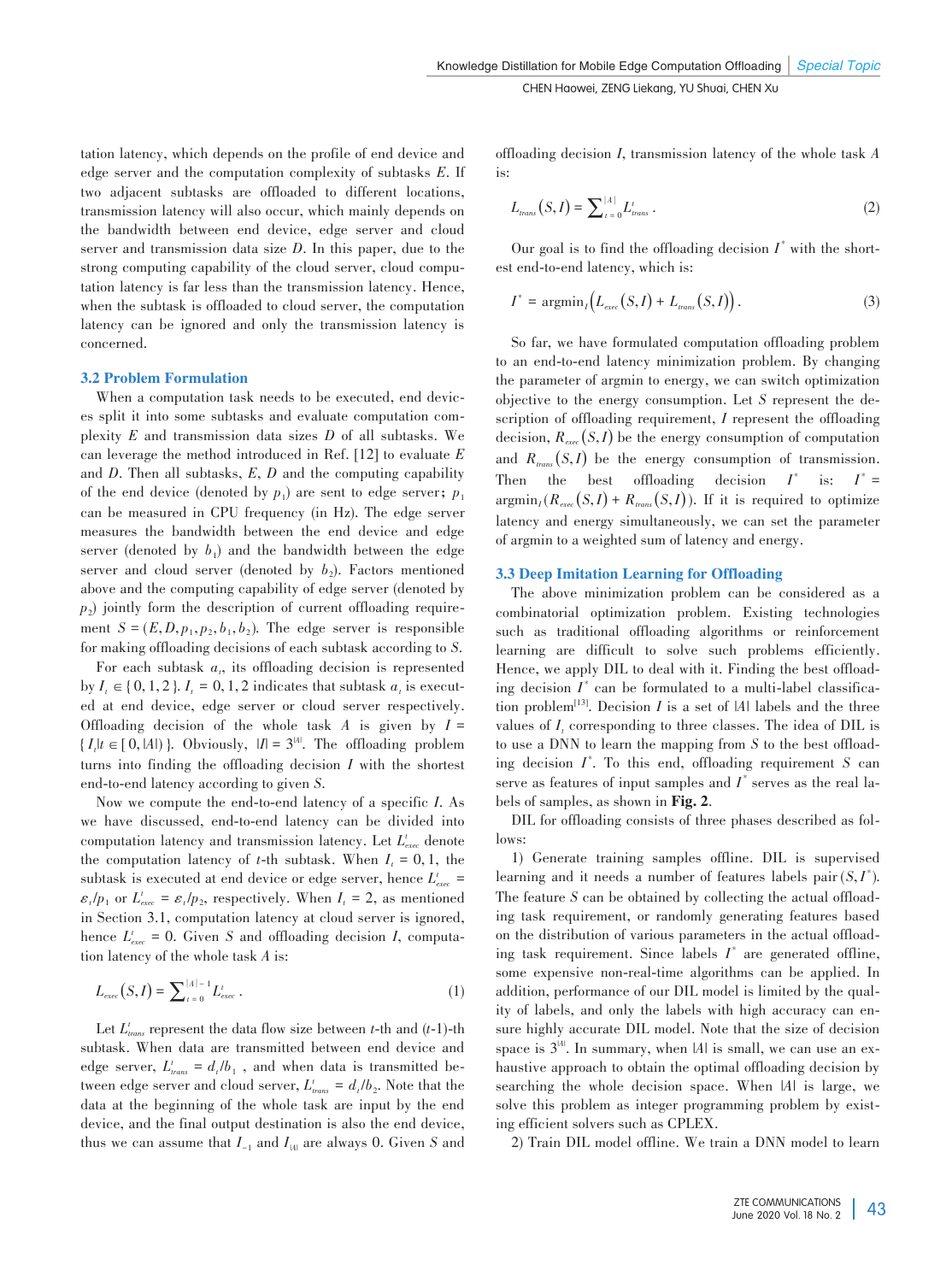

 $\blacktriangle$  Figure 2. Deep imitation learning model for edge computing offloading. Given the offloading requirement *S*=(*E*, *D*, *p<sub>n</sub>*, *b<sub>1</sub>*, *b<sub>2</sub>*, *b<sub>2</sub>*) as the input, the deep imitation learning model can output the offloading decision  $I^* = (a_1, a_2, a_3, a_4, a_5, a_6)$ .

the mapping from *S* to *I*\*. In this multi-label classification problem, the output of DNN consists of predictions of  $|A|$  labels. Each prediction has three possibilities corresponding to three values of  $I_t$ . Hence the output layer of DNN has  $3 \times |A|$ neurons and the activation function is SoftMax. All hidden layers are full connected layers.

3) Make offloading decisions online. After our DIL model is trained, it is deployed to edge server to make offloading decisions online. Experiment shows that the efficiency of DIL model inference is higher than baseline models.

DIL is based on learning. DIL's performance is closely related to the training samples. If the training samples are diverse, DIL model can deal with more conditions, i.e., it becomes more robust. If training samples contain offloading requirement under the conditions with fluctuation of wireless channels, DIL model can learn how to make a good decision under these conditions. In practice, training samples are from actual offloading requirement. The fluctuation of the wireless channels is also covered.

After the DIL model is trained, we should consider where the DIL model is deployed for online inference. Same as the computation tasks, DIL model can be deployed on end devices, edge server or cloud server. However, if DIL model is deployed on the cloud server, the wide-area connection will become an unstable factor. To ensure model's performance, we expect that the inference result of DIL model can be obtained with a low and predictable delay. Hence, even though the com-

puting capability of cloud server is much stronger, it is not recommended to deploy DIL model on cloud server. In addition, since having all model inference workload on end device may lead to high energy consumption, we believe that edge server is a better place for DIL model deployment.

# 4 Knowledge Distillation for Model Com⁃ pression

Since our DIL model is based on compute-intensive DNN execution, the inference latency could be high due to the limited computing capability of edge servers. We hope that the DIL model running on the edge server is lightweight and the model inference delay is minimized. Towards that, a potential solution is to put the three phases mentioned above into edge server to train a DIL model based on small DNN locally on edge server. However, it raises two problems. First, limited by the number of parameters, the learning capability of a small DNN is insufficient. Compared with large DNN, it may cause loss of accuracy and make performance worse. Second, in the phase of generated demo offline, training samples are obtained by collecting the actual offloading task requirement or randomly generated based on distribution of various parameters in the actual offloading task. However, the service area of an edge server is highly limited. Compared with the samples collected by cloud server, samples collected by edge server may be not enough and unbalanced. This further incurs the accuracy and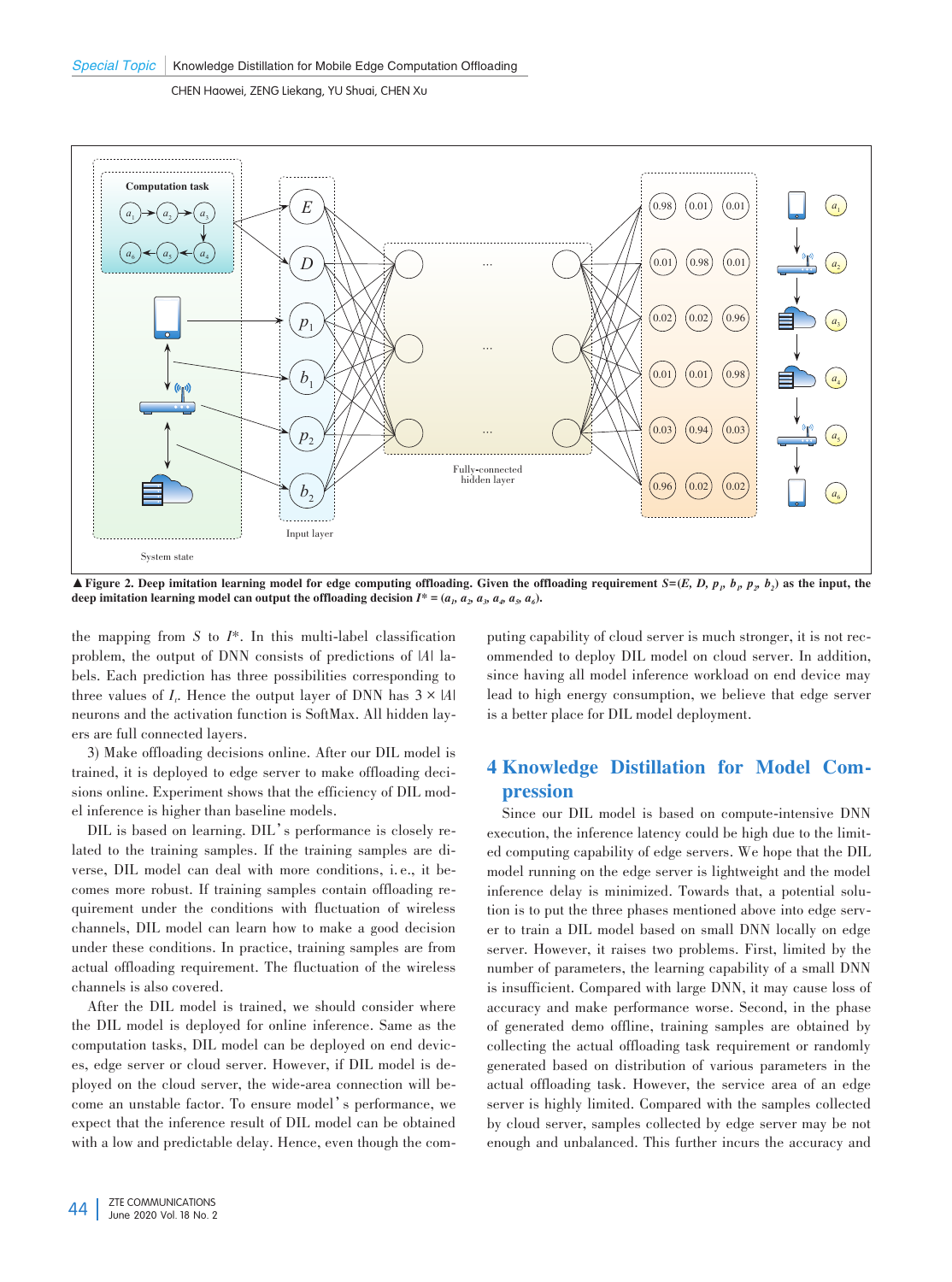performance of small DNN. To this end, directly training a  $light weight DIL model on edge server is not practical<sup>[15]</sup>.$ 

The authors in Ref. [9] proposed KD, which can be used for DNN compression. This technology helps us transfer the knowledge from a large DNN to a small DNN. When the training samples are inadequate and unbalanced, accuracy of the DNN trained by KD is higher than that of the DNN directly trained on samples. Large DNN is called the"teacher"and small DNN is called the"student". Back to our offloading problem, we can leverage the strong computing capability of cloud server and a number of samples to train a large DNN with high accuracy to serve as the teacher, and then transfer the knowledge learned by large DNN to small DNN which is deployed to edge server by KD, achieving low inference delay and small scale with tiny loss of accuracy, as shown in Fig. 3**.**

KD can be applied to any neural networks whose output layer is activated by SoftMax; in other words, the networks are used for solving classification problem. In KD, we train two networks, the teacher network and the student network. Training the teacher network is the same as training conventional network, and training the student network is also similar. The only difference is that the initial labels of student network be⁃ fore training are from the teacher network's trained labels, rather than from the training dataset.

In some cases, teacher network's trained labels may be very small and close to zero (e.g.,  $< 10^{-3}$ ), which is nearly the same as the original one-hot encoded labels and remains difficult for student network to learn the differences between labels. To alleviate this problem, we amplify the differences by further "softening" the labels. Let  $p_i$  be the probability of the *i*-*th* class predicted by the teacher, and  $q_i$  is the softened probability corresponding to  $p_i$ . We slightly change the form of the softening formula in Ref.[9] to compute *qi* :

$$
q_{i} = \frac{\exp\left(\frac{\ln(p_{i})}{T}\right)}{\sum_{j=1}^{c} \exp\left(\frac{\ln(p_{j})}{T}\right)},
$$
\n(4)

where  $C$  is the total number of classes, in our offloading problem *C*=3. *T* is a tunable hyper-parameter with the constraint  $T \geq$ 1. If  $T=1$ ,  $q_i = p_i$ . The labels will be softer with higher *T*. For instance, if original label is  $(0.999, 2 \times 10^{-4}, 3 \times 10^{-6})$ , when  $T=$ 5, the softened label will be (0.71, 0.20, 0.09); when *T*=10, the softened label will be  $(0.53, 0.28, 0.19)$ . In the following experiment we set *T*=5. Back to the offloading problem, we use a teacher network trained at cloud server to predict labels of the training set obtained by edge server. Then soften these labels by the formula mentioned above and train student network by softened labels at edge server.

We show the complete flowchart of our DIL offloading framework with KD in Fig. 4.



▲ Figure 3. Compress model by knowledge distillation to get a lightweight model deployed to edge server.



▲Figure 4. Complete flowchart of our edge offloading framework based on DIL and KD.

## 5 Evaluation

### 5.1 Evaluate Large DIL Model Performance

In this section, we set up a numerical experiment to evaluate the performance of DIL model described in Section 3. We consider that an MEC network consists of an end device user and an edge server connected by wireless connection, meanwhile the edge server connects to cloud server via the Internet<sup>[16]</sup>. We assume that the compute-intensive task *A* on end device is divided into 6 subtasks, which is  $|A|=6$ . If the number of subtasks of some computation tasks is not 6, we can merge some subtasks or insert empty subtasks to make the number of subtasks 6. The computation complexity of each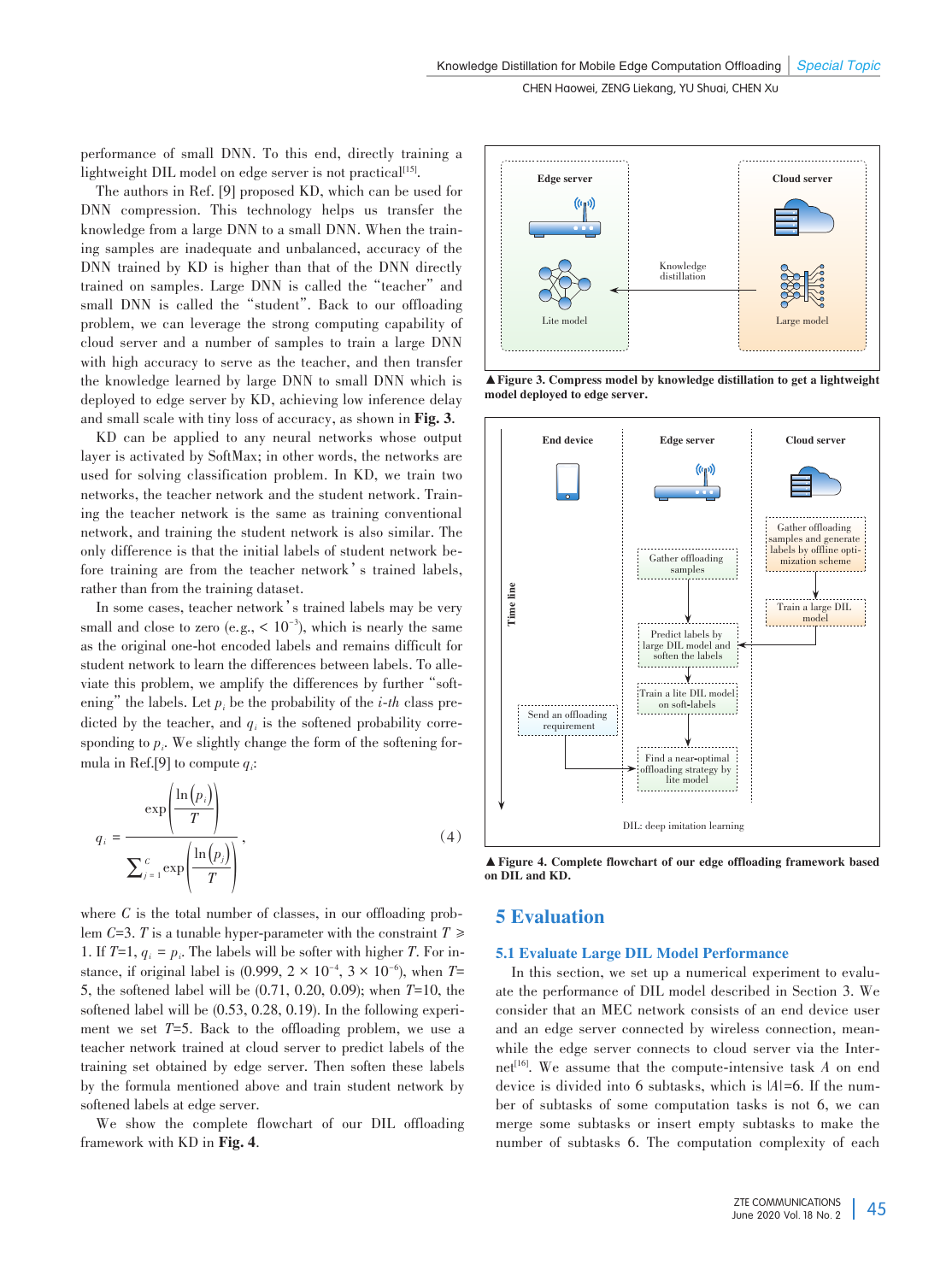subtasks  $\varepsilon$ , (measured in CPU cycles) is in the interval of  $[0, 2000] \times 10^6$ , following uniform distribution. Sizes of data transmission between subtasks follow uniform distribution with  $d_{\iota} \in [0,10] \text{ MB}$ , like the setting in Ref.[14]. In addition, we assume that the computing capability of end device and edge server (both measured by CPU frequency in Hz) is in the intervals of  $\left[100, 1000\right]$  MHz and  $\left[500, 5000\right]$  MHz respectively, both following the uniform distribution. The bandwidth between end device and edge server and the bandwidth be⁃ tween edge server and cloud server are uniformly distributed in  $b_1 \in [0, 2] \text{ MB/s}$  and  $b_2 \in [0, 3] \text{ MB/s}$  respectively. We randomly generate 100 000 samples offline to train DIL model and 10 000 testing samples for testing.

Our DIL model is based on a DNN with 5 hidden layers. All hidden layers are full connected layers and consist of 256 neurons. The number of parameters in the whole DNN is 1.6 million. Activation function of hidden layers is RELU and output layer is activated by SoftMax. To evaluate the performance of our DIL based offloading framework, we consider some baseline frameworks listed follow:

1) Optimal. Exhaustive method: For each sample, search the whole  $3^{|A|}$  decision space, compute the latency described in Section 3.2 and choose the offloading decision with minimal latency. Note that this minimal latency is the lower bound in the de⁃ cision space. Hence, this decision is bound to be optimal.

2) Greedy. For each sample, find the offloading location one by one for each subtask to minimize the computation and transmission latency of current subtask.

3) DRL. Offload framework based on deep reinforcement learning. Features of samples serve as environment and offload

ing decisions serve as actions. The opposite number of latency acts as reward. The deep Q network is similar to that in Ref. [7].

4) Others. Local: The whole task is executed on end device, which is for any  $t, I_t = 0$ ; Edge: All subtasks are executed on edge server, which means  $I_t = 1$ ; Cloud: All subtasks are offloaded to cloud server, which is  $I_t = 2$ ; Random: Randomly choose offloading location for each subtask, that is to say,  $I_t$  are randomly chosen from {0, 1, 2}.

Fig. 5 shows the normalized latency of the DIL model and baseline frameworks with the latency of optimal decision are normalized to 1.0, and then the latency of decision made by our DIL model is 1.095, with an increase less than 10%. Experiment results show that our model outperforms other base-

line frameworks. Note that latency of "Edge" is less than "Local" and "Cloud", which indicates that edge server can certain ly improve the compute-intensive tasks in end-to-end latency. At last, latency of "Random" is far higher than others, this is because randomly choosing offloading location will cause high transmission latency, which is expectable.

### 5.2 Evaluate Knowledge Distillation Performance

As mentioned in Section 4, we should compress our DIL model before deploying it to edge server and deal with the situation in which training samples on edge server are insufficient and unbalanced. We call our compressed model "KD-DIL" for short. In this section, we assume the CPU cycles of subtasks are uniformly distributed in  $\varepsilon_t \in [500, 1500] \times 10^6$ . Sizes of transmission data between subtasks are in  $d_i \in [3, 8] \text{MB}$ , following uniform distribution. The distribution range of  $\varepsilon_t$  and  $d_t$  is reduced by half compared with that in Section 5.1. Distributions of other parameters remain the same. In order to simulate the case in which training samples are insufficient, we only generate 1 000 samples for training in this section, reduced by 99% compared with that in Section 5.1. Testing samples remain the same as that in Section 5.1.

Our KD-DIL model is still based on DNN consisting of full connect layers. There are only 2 hidden layers in DNN with 32 neurons in each layer. The number of parameters of the whole DNN is about 10 000, reduced by 99.375% compared with that in Section 5.1. The following baseline models are used for evaluating the performance of our KD-DIL model.

1) Baseline DIL: This DIL model is based on the DNN which is same as that in KD-DIL. The difference is that Baseline DIL



▲Figure 5. Normalized end-to-end latency of offloading decisions made by our DIL model and baselines.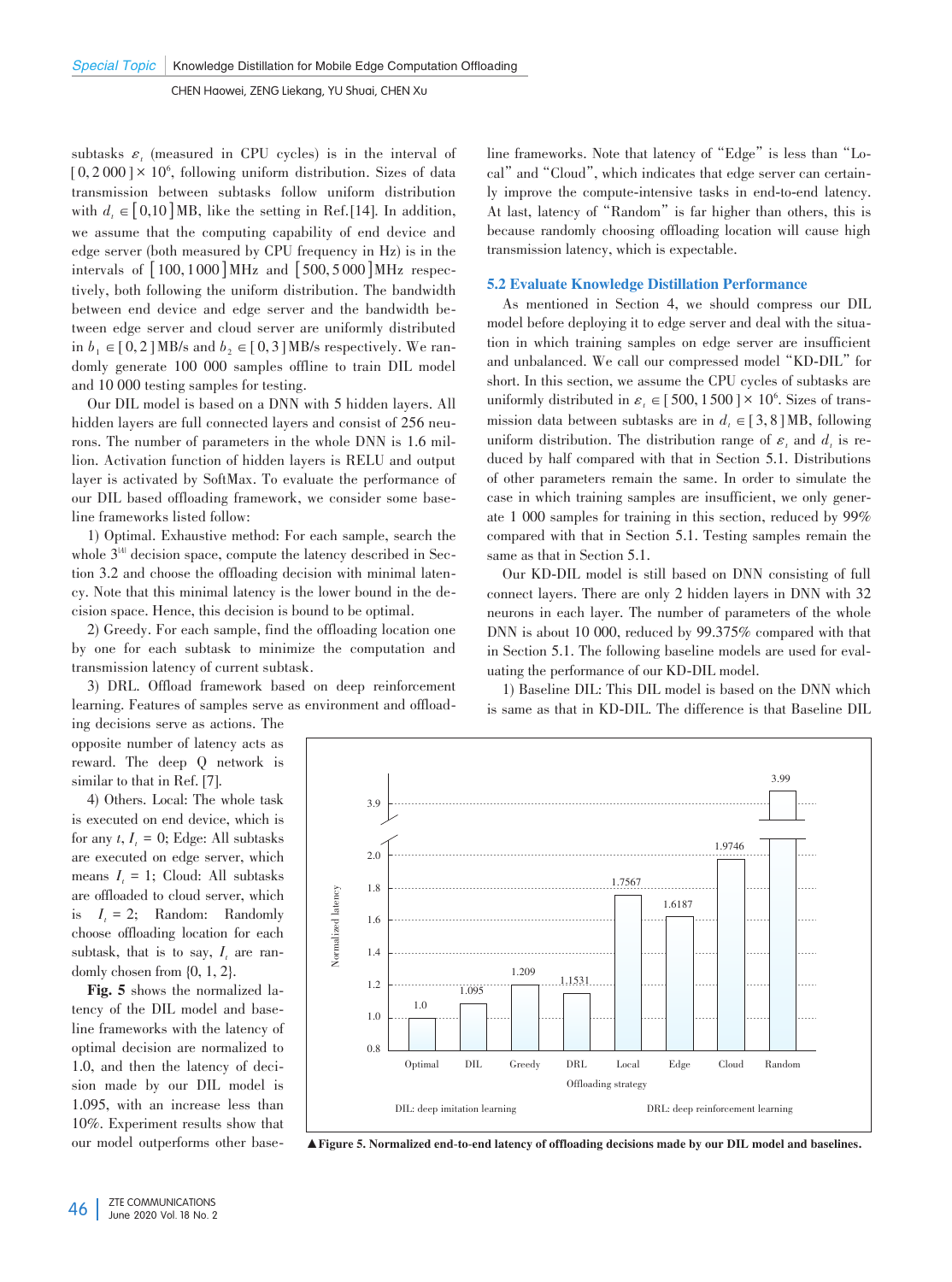is directly trained on the training set described above without applying KD described in Section 4.

2) DRL: Deep reinforcement learning based on DQN. The difference between this and DRL model in Section 5.1 is that it is trained on training set with 1 000 samples described above instead of that with 100 000 samples de⁃ scribed in Section 5.1.

3) Greedy: Same as Greedy in Section 5.1.

Fig. 6 shows the normalized latency of KD-DIL models and baseline models. Again, the latency of optimal decision is normalized to 1.0. It shows that our KD-DIL model still outperforms baseline models. Note that the performance of DRL has a sharp decreasing compared that in Section 5.1 because of the change of training set.



▲Figure 6. Normalized KD-DIL model and baselines when using a small training set.

It is further shown that when the number and distribution of training samples are changed, the accuracy loss of our KD-DIL model is relatively small.

At last, **Table 1** shows the normalized inference delay of all models with delay of "Greedy" being normalized to 1.00, since the greedy method is the typical method for computation offloading. We measure the delay of making 100 000 decisions of all the models, and divide this delay by 100 000 to get the average delay of each decision. As shown in Table 1, compared with the large DIL model, the inference delay of KD-DIL model decrease by 63% (0.17/0.51). Table 1 shows that the inference delay of the Greedy approach is slightly higher than DIL model. As described in Section 5.1, the Greedy approach finds deployment place for each subtask by iterations. The number of iterations equals to that of subtasks. In practice, the number of subtasks may be much higher than 6, so the inference delay of the Greedy approach may become correspondingly higher.

Lastly, the inference of the optimal approach and DRL is hundreds of times that of our DIL models. Because optimal apply exhaustive method, high inference delay is expectable. While making decisions by DRL, we treat each strategy as an action and end-to-end latency as reward. We calculate each action's reward to find the highest reward, which needs many times of DNN inference. Hence, the delay of DRL inference is much higher than DIL.

### 6 Future Work and Conclusions

Flowcharts of subtasks can be represented by directed acy-

▼Table 1. Inference delay of all models

| Model Name       |      | KD-DIL Large DIL | DRL                         | Greedy | Optimal |
|------------------|------|------------------|-----------------------------|--------|---------|
| Normalized Delay | 0.17 | 0.51             | 119.72                      | 1.00   | 122.54  |
| .                |      |                  | <b>May Market Co., 1980</b> | .      |         |

KD-DIL: knowledge distillation-deep imitation learning DIL: deep imitation learning DRL: deep reinforcement learning

clic graph (DAG) known as computation graph. In computation graph, nodes denote subtasks, edges denote data flow and directions of edge represent data transmission directions. DNN can also be regarded as a computation graph. In many programming frameworks dedicated to deep learning, such as TensorFlow, the concept of computation graph is applied. Offloading a computation graph in MEC network to optimize end-to-end latency is a difficult problem. The subtasks flowchart studied in this article has a list structure. In our future work we will focus on how to modify our work to adapt to DAG.

In this article, we have studied fine-grained edge computing offloading framework. In the situation in which an end device wirelessly connects to an edge server, compute-intensive tasks can choose to be executed at end device, edge server or cloud server. We first review existing edge offloading framework including mathematic model method (game theory) and reinforcement learning. Then we provide model of computing task and describe the execution process of a task. Offloading problem is formulated into a multi-label classification problem and is solved by a deep imitation learning model. Next, in order to deal with the insufficient and unbalanced training sample, we apply knowledge distillation to get a lightweight model with tiny accuracy loss, making it easier to be deployed to edge serv-